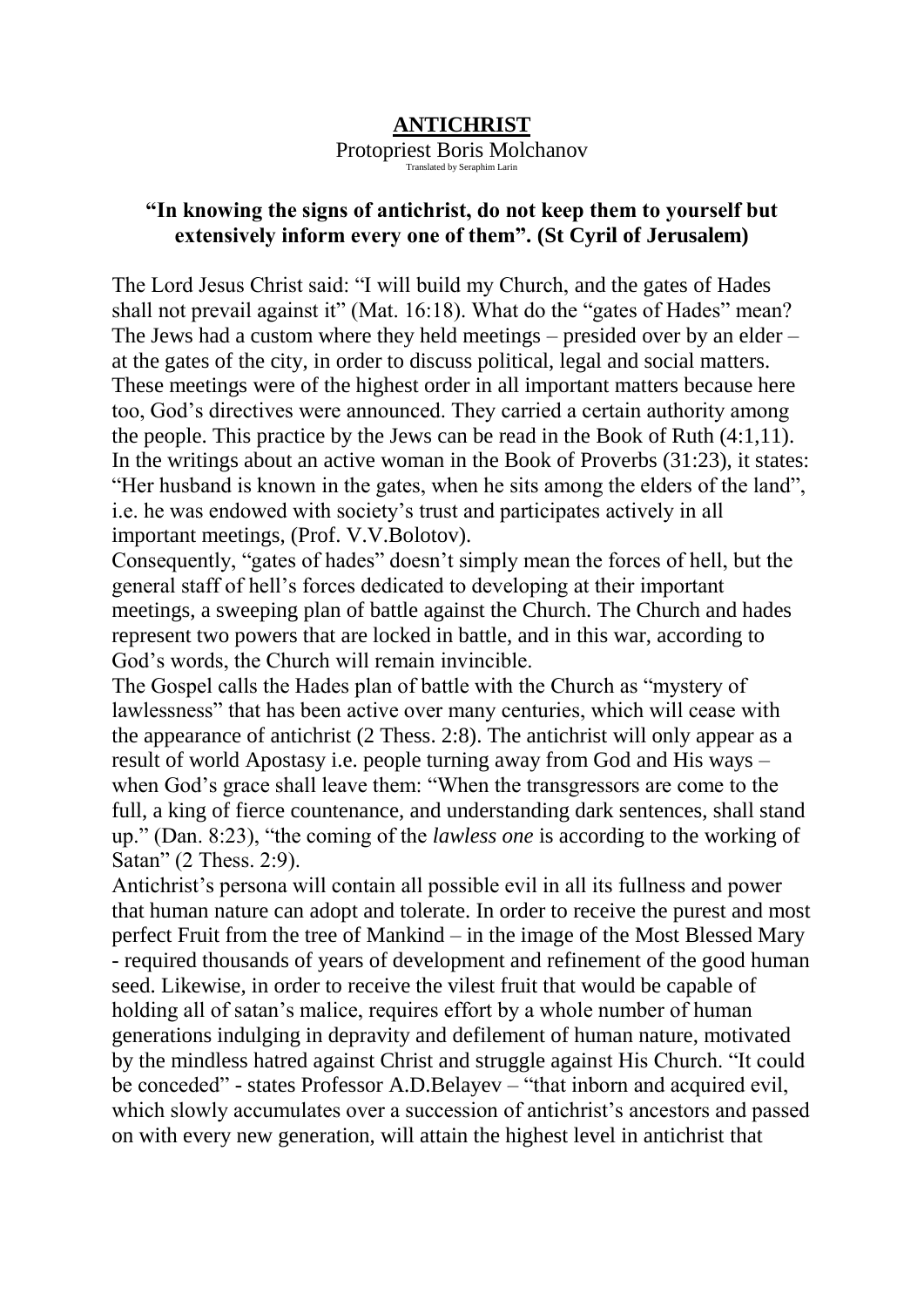human makeup can absorb, display and tolerate. The evil in him, which resides in the human race, will reach a maximum height in its extension".

Naturally, the degree of strengthening of a person's evil intentions is matched by the devils assistance, who acquires greater access to his soul. Because the personal evil capriciousness and depravity of mind will reach the highest level of development in antichrist, the devil's relationship with him will realize the utmost intimacy. This will be reflected by the devil himself constantly acting through the persona of antichrist. Saint John of Damascus writes: "In seeing the future corruption of his (antichrist) mind, God will permit the devil to domicile in him". The same teachings are advanced by Saint Cyril of Jerusalem, while Saint Andrew of Caesarea writes that antichrist: "will emerge from the dark depths of countries of the earth into which the devil has been banished". Blessed Theodorite states: "Before the coming of Christ, the enemy of mankind and God's adversary, a demon, a stealer of God's Name will appear on earth as a human being". A number of Saints refer to antichrist as the son of satan. According to the teachings of the Holy Fathers, not one second of antichrist's life will be free of satan's influence. It will start to manifest itself in the actual birth, especially in the unusual and exceptional defilement of its conception. "From the defilement of a woman will his (satan) instrument be born", says Saint Ephraim of Syria. The same is declared by Saint John Damascene: "a man (antichrist) will be born through fornication".

Saints Irenaeus, Hippolytus, Hilary, Ambrose, Hieronymus and Augustine all note that he will be born of Judean race – the tribe of Dan.

In the Synaxarion, during Cheese-Fare week, we read: "Antichrist will be born, so speaks Saint Hippolytus of Rome, of a defiled woman and illusory maiden, of real Jews from the tribe of Dan". The Word of God carries some basis to these indications:

- a) In Patriarch Jacob's prophesies concerning each of his sons, placing them as racial heads of the tribes of Israel, the future of Dan's descendants is depicted in such a way that can only be attributed to antichrist: "Dan shall be a serpent by the way, an adder in the path" (Gen. 49:17).
- b) In Jeremiah's prophecy: "The snorting of his horses was heard from Dan: the whole land trembled at the sound of the neighing of his strong ones; for they are come, and have devoured the land, and all that is in it".  $(8:16)$ .
- c) In the revelations of the Apocalypse where the remnants of all the Israel tribes were sealed by an Angel for salvation, the tribe of Dan is completely excluded (7:8).

According to the teachings of the Holy Fathers, in promoting antichrist, the devil will try to simulate the signs that preceded Christ's coming on earth. Naturally, while antichrist will have some similarities with Christ, they will be purely superficial and false in essence, because his whole life will be dedicated to lead a hostile and blasphemous revolt against Christ and His Church. This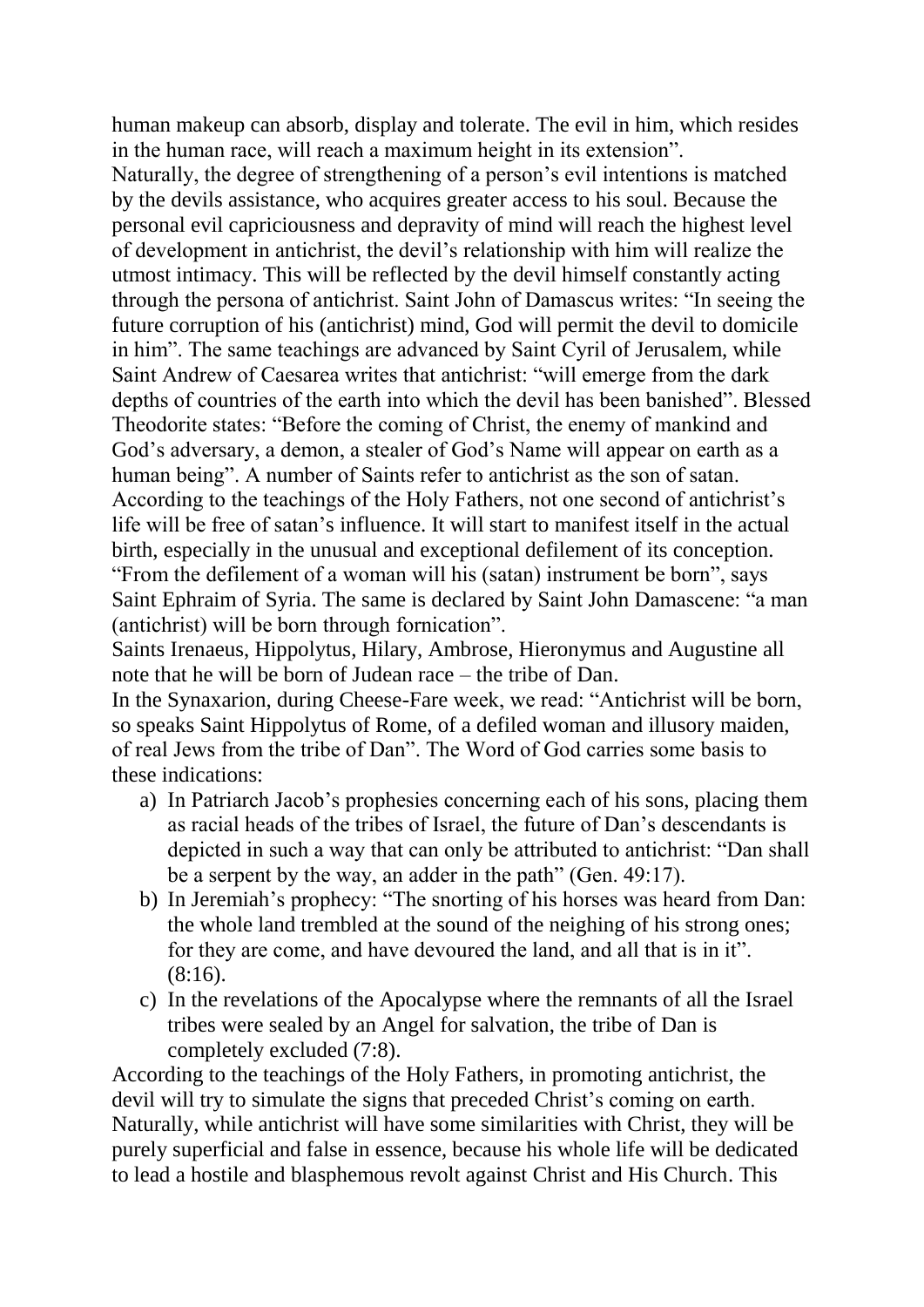outward likeness to Christ will emerge in the very birth of antichrist. Bearing in mind that Christ was born of a Virgin, the devil's instrument will not be born of a virgin but quite the opposite – of a woman filled with all types of iniquities and satanic filth. Furthermore, just as Christ remained incognito for His first 30 years on earth, it must be assumed that antichrist will emulate this. Similarly, just as Christ began His salvific service with sermons of His Divine Teachings and with miracles, antichrist will likewise commence his all-destructive service by deceiving people with his false teachings and shameful counterfeit miracles. Just as it was God's convenience when to reveal Himself as the Messiah in His triumphant entry into Jerusalem and its temple, antichrist will also declare himself as the Jewish false messiah, universal monarch through the triumphant entrance into Jerusalem and sitting upon the throne in the temple of Jerusalem, **which will be restored by that time.** The Lord's entrance into Jerusalem writes Archbishop Innokenti of Herson, was "a nationwide declaration to the Judeans that Jesus Christ is the true Messiah. The undisputable proof of that can be found in His own words, uttered before the gates of Jerusalem: "If you had known, even you, especially in this your day, the things that make for your day, the things that make for your peace!" (Luke 19:42). With this Messiah's rejection, on this fateful day the fate of the Israelites was forever decided". Similarly, on the day of the false messiah's – antichrist - entry into Jerusalem, the fate of humanity of those times will be forever and inalterably sealed. Blessed will be those who in those **last days, granted by God for people to make their final personal evaluations,** will be capable of recognizing antichrist as a servant of satan and the inescapable spiritual death that will come with him and everyone that had accepted him. Finally, as the Lord revealed Himself to the world and accomplished His ministry: as Prophet, as King and as High Priest, so will antichrist concentrate in his hands all the three authorities and realize his all-destructive functions – as a teacher to mankind; as a monarch of a universal monarchy; and as the foremost high priest of all religions that demands worshipping as a god.

Antichrist's whole life and activities can be examined in three phases:

*The First Period* of antichrist's life from the moment of his birth to the day of his entry into the public arena, will flow in obscured anonymity. Saint John Damascene says that "Antichrist will be brought up secretly".

 *The Second Period* of antichrist's life will commence with his blaring presentation in the role as a universal teacher or "prophet". It's highly probable that he will begin his activity during conditions of a world war. After suffering its horror, people will see no release from their plight because all the hidden controls capable of solving this will be in the hands of a clandestine organization, which will be assisting him. Antichrist will propose a very auspicious scheme, from both a political and social wisdom point of view, which will solve the world crisis – by the establishment of a uniform political and social order throughout the whole world. Weary from the upheavals of war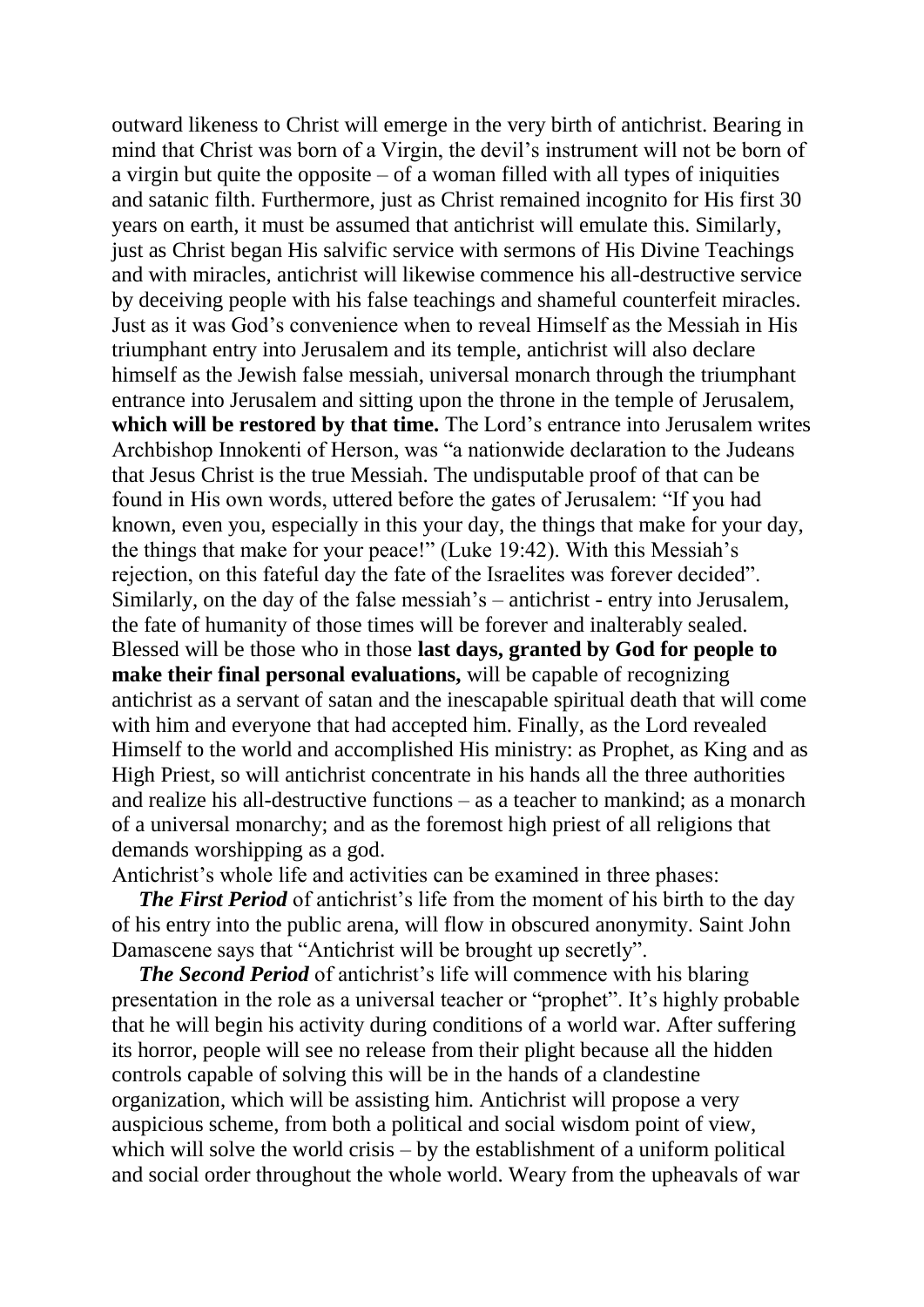and being spiritually blind, mankind will not only not recognize the scheme's danger of a trap to themselves, which is enticing it into a very desperate and merciless slavery, but quite the opposite – it will acknowledge his display of scholarship and genius.

In a very short time, world-wide publicity about antichrist being a geniusthinker, new leader and saviour of nations will reverberate throughout all the countries. "Sent throughout the universe, the evil spirits will arouse within people high opinions of antichrist, general rapture and irresistible attraction to him".

During this period, antichrist will not apply any force but will attempt to win the people's trust and disposition toward him, through deception and a mask of pretentious virtue. In Vladimir Soloviev's words: "to throw a veil of shining goodness and truth over clandestine lawlessness". According to Saint Ephraim the Syrian, he will arrive "in such an appearance as to delude everyone; he will be humble, meek, hater of falsehood (as he will speak of himself), repugnant of idols, prefer piety, kind, lover of beggars, will be at the highest level extremely handsome, steadfast, gentle with everyone and especially showing respect for the Jewish people - because the Judeans will be anticipating his arrival… He will undertake cunning measures so as to please everyone, thereby receiving love from the people very quickly; he will not accept gifts; speak angrily; look sullen but be clothed outwardly with decency – and begin to delude the world until his enthronement".

From the rich experiences of our great ascetics, we know that when the black demon cannot overwhelm one of them because of the ascetic's stoical opposition, the powerful devil appears in the form of an "angel of light" (2 Cor. 11:14), attempting to evoke sympathy and trust from the ascetic, thereby enticing him toward perdition. Consequently, we can imagine how easily and quickly universal affinity will be attracted by the bright image of antichrist after the repulsive demon in the image of Communism.

As a result of this deception, the very attitude in the human essence will "generate a demand to invite antichrist. A call will be raised in human society, expressing an insistent demand for the genius of geniuses, who would be able to elevate material development and success to the highest level, and establish prosperity on earth". (Bishop Ignatius Branchaninov).

During this stage his hypocrisy will be so great that instead of showing hatred toward Christians, he will extend his desire to be their patron. In his public behaviour, he will be endeavouring to emulate Christ. Being under the control of human wisdom and not that of a spiritual one of the Church, the majority of Christians will not recognize this fraud and acknowledge antichrist as Christ that has descended to earth in His second coming. The monks of Solovetsky monastery once asked Blessed Zosima as to how would one recognize antichrist when he came. This is what they heard: "*When you hear that Christ has appeared or came down to earth, know then that it is antichrist*". The answer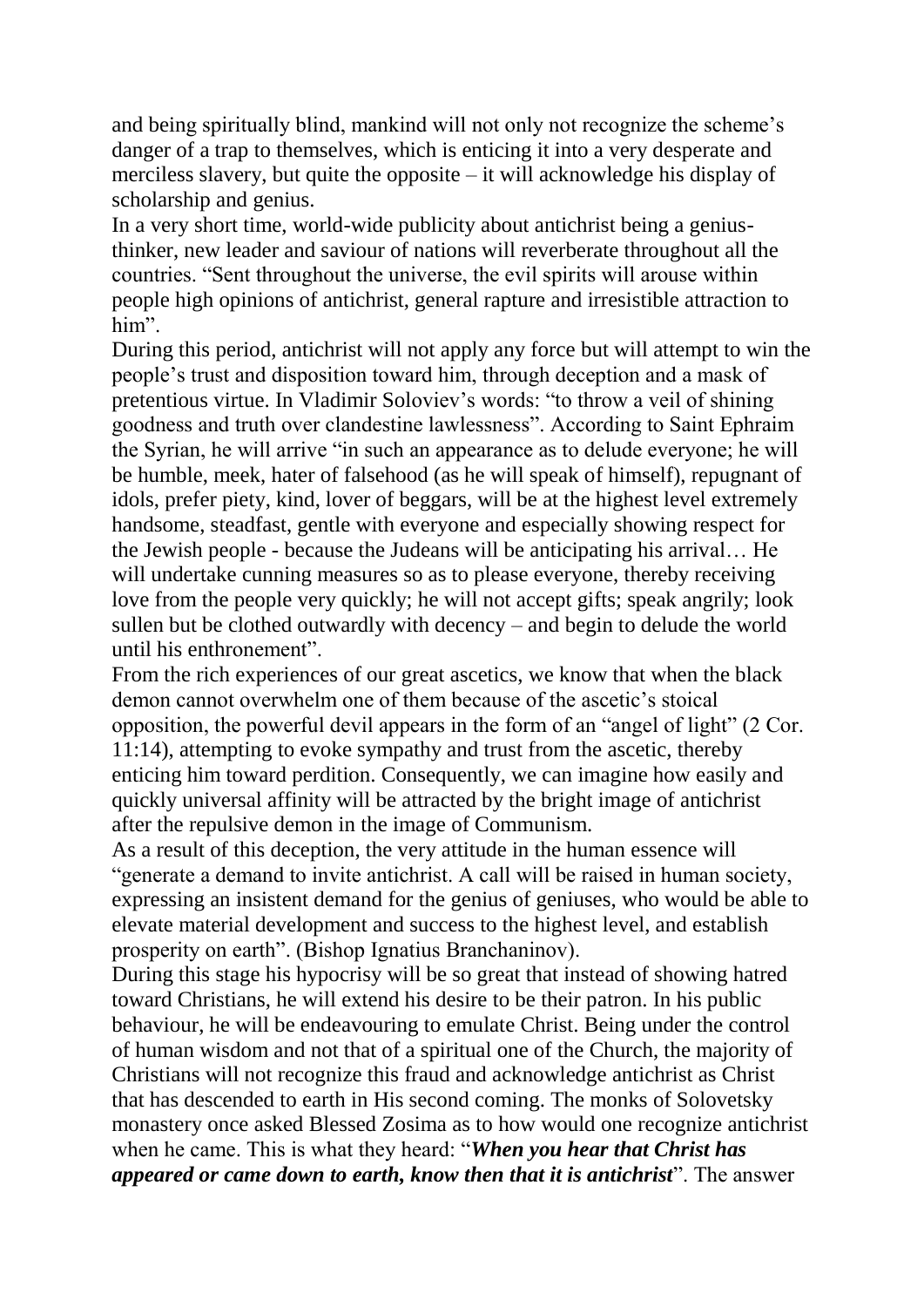is quite precise. As Bishop Ignatius writes: "The world or humanity will not recognize antichrist: it will acknowledge and proclaim him as Christ… However, it will be unnecessary and impossible for people to relay news to one another about the Son of God's arrival. He will appear suddenly – appear by His omnipotent power to all mankind and the whole world at the same time". Christ Himself gave us this warning: "And they will say to you, 'Look here !' or

"Look there!' Do not go after them or follow them. For as the lightning that flashes out one part under heaven shines to the other part under heaven, so also the Son of Man will be in His day". (Luke 17:23-24). In order to delude people, antichrist will display many amazing miracles. As Apostle Paul writes: "The coming of the lawless one is according to the working of satan, with all power, signs, and lying wonders". (2 Thess. 2:9).

"Being the father of lies, he will delude people's imagination through deceit so that when they see a dead person resurrected, it will be an illusion; seeing the lame walk and the blind see - when in fact there was no curing or healing". (Saint Cyril of Jerusalem).

All of these antichrist's measures – his teachings and fame of a genius thinker, his false miracles and his hypocritical display of a virtuous life, will all have one purpose: to seize power over the entire world and its inhabitants. The first stage toward this aim will be become popular among the Jews. Antichrist will undertake whatever efforts necessary to make the Jews acknowledge him as the promised messiah. He will be successful in establishing a Jewish state and commence to realize the Jewish 1000 year old longing – restoration of the temple of Solomon.

All of these antichrist's endeavours to promote himself as the true Messiah will be met with an unexpected and miraculous opposition. This will be in the form of 2 Old Testament Prophets-exposers who - by the will of God, were taken up to heaven while alive in order to descend to earth before its end, fulfill their mission and accept death. They were Prophets Enoch and Elijah. God will send them to Jerusalem in the last days of earth, so that they will display the final and miraculous warnings against the delusion that had enveloped them. For the following 3.5 years, which will be antichrist's second period, they will reveal and condemn all his deceitfulness with unrestricted authority. Still maintaining his façade of benevolence – even to his enemies – he will be powerless to impede their sermons of condemnation, or apply any type of force against them. It's futile to interpret the miraculous appearance of Enoch and Elijah figuratively. The Holy Gospel and Church Tradition quite definitely speaks of their real arrival on earth, 7 years before the end of the world, about their denunciatory sermons, about their martyrdom and about their resurrection and ascension into Heaven.

In the Apocalypse, we read: "And I will give power to my two witnesses, and they will prophesy one thousand two hundred and sixty days (or 3.5 years), clothed in sackcloth. These are the two olive trees and the two lampstands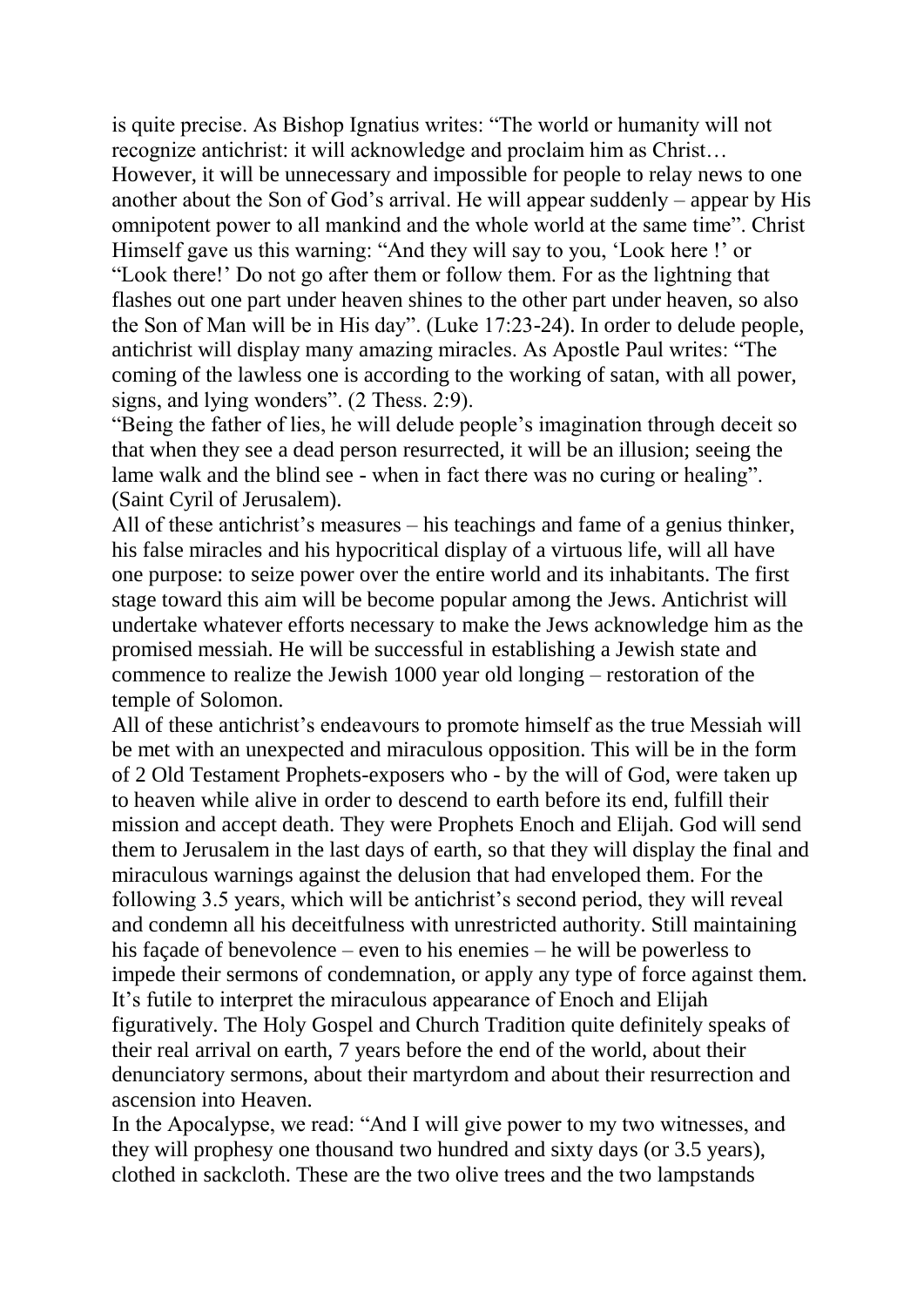standing before the God of the earth. And if anyone wants to harm them, fire proceeds from their mouth and devours their enemies. And if anyone wants to harm them, he must be killed in this manner, These have power to shut heaven, so that no rain falls in the days of their prophesy; and they have power over waters to turn them to blood, and to strike the earth with all plagues, as often as they desire. When they finish their testimony, the beast that ascends out of the bottomless pit will make war against them, overcome them, and kill them". (Rev.11:3-7).

In the Book of Zachariah (4, 11, 12, 14), we read: "And two olive trees by it... What be these two olive branches which through the two golden pipes empty the golden oil out of themselves?… Then said he, these are the two anointed ones, that stand by the Lord of the whole earth".

The meaning of the two "olive trees" being the Prophets Enoch and Elijah is proven by Saint Andrew of Caesarea, who bases his interpretation on the Apocalypse, which refers to them as 2 olive trees.

In the Book of Malachi (4:5), one of the Prophets is named directly: "Behold, I will send you Elijah the prophet before the coming of the great and dreadful day of the Lord". Both Saints Ephraim of Syria and John Damascene clearly affirm that the "two witnesses" that will come before the end, are the two Prophets. Church Tradition, which is expressed in our books of Church Services, also speaks of the literal understanding of the prophesy on the appearance of Enoch and Elijah before the end, thereby nullifying any thoughts of an allegorical understanding. During Meat-Fare week, we read in the Synaxarion: "Before the 7 years, enunciates Daniel, Enoch and Elijah will come, preaching to the people not to accept him (antichrist): he will torture them to death, and will behead them". In the Troparion during the Church service of Saint Prophet Elijah, he is referred to as "the second forerunner of Christ". In the Greater Synaxarion read on the  $20<sup>th</sup>$  of July, we hear that Elijah with Enoch will be Christ's forerunners that will come to condemn the evil of antichrist and to console the faithful. However, despite all of God's forewarnings, because of their earthly reasoning characteristics, the majority of people will not only not recognize the artificiality in antichrist's outward behaviour, but quite the opposite – they will surround him with rapture and glorification. "When many groups and peoples see such good deeds and power of antichrist, they will become of one mind… to proclaim him King, saying to one another: can another person be found that is so upright and truthful."(Saint Ephraim).

The reactions from antichrist's theatrical presentation of himself as God's emissary, the true Messiah, will be so strong that even despite the grave condemnations by the Prophets Elijah and Enoch, the Jewish people will be the first to proclaim him their king.

Revelations speaks of antichrist's rule in Israel in a concealed way, inviting its readers to decipher the name of the beast or the number of his name: "Here is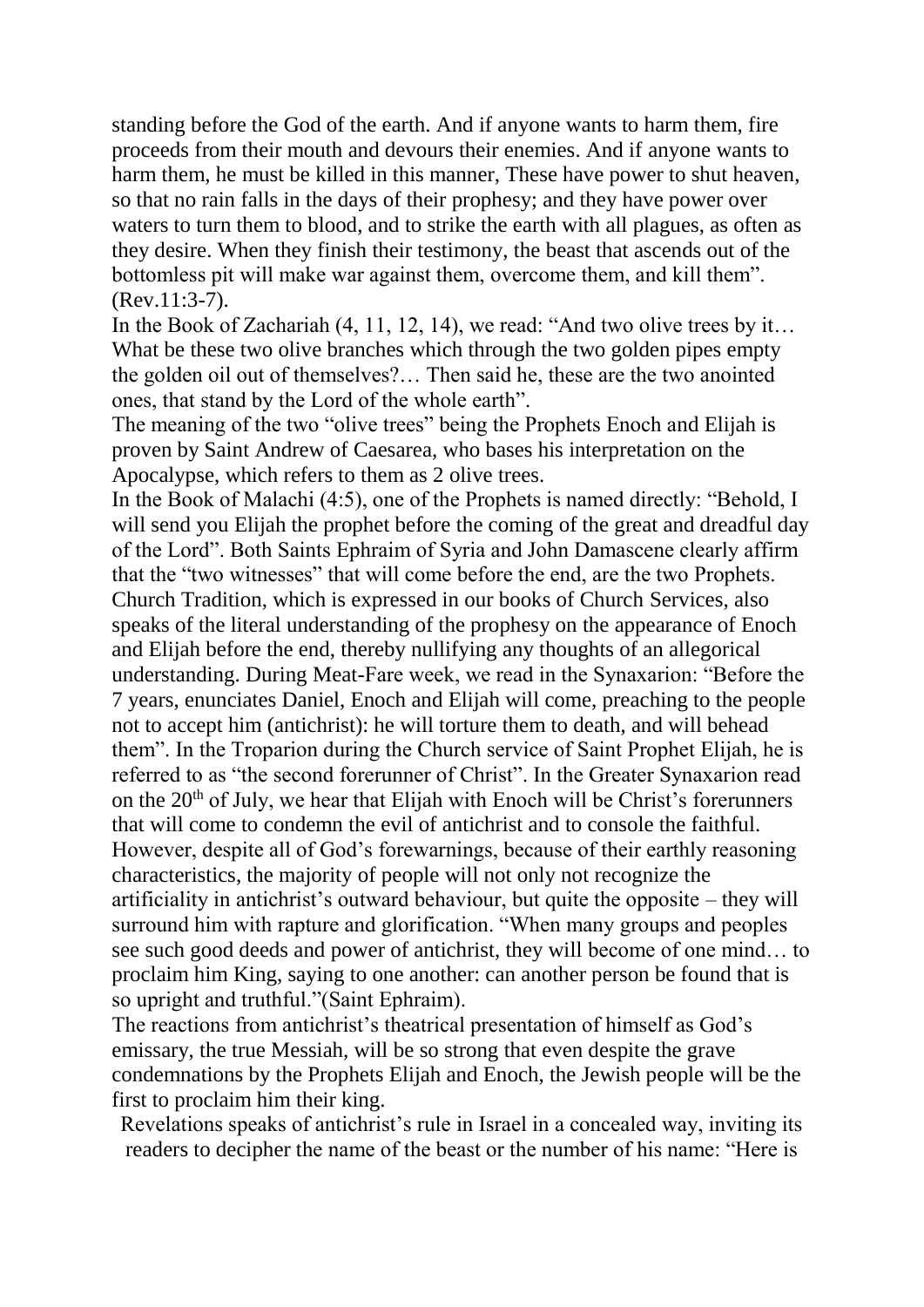wisdom. Let him who has understanding calculate the number of the beast, for it is the number of a man: His number is **666**

## **SIX HUNDRED and SIXTY SIX**

(Rev. 13:17-18)

Many expositors (interpreters) of this mysterious number have failed to give a correct explanation, as they had not established any preliminary principles of deciphering it. "In the practice of deciphering" writes Saint Andrew of Caesarea, "one can find many names, both appellative (common) and proper".(Some of the proper names that had been applied to him: Limpetic, Titan, Benedict… while the appellative ones: Evil leader, Ancient coveter, Truly bad, Unrighteous lamb etc… It is in this spirit that Protopriest M.Polski attempted to decipher "666"` in his article published in the publication "Holy Land" in 1938. His explanation is that the figure "666" is called the power of gold and the power over human endeavours. The power of the beast is that power, which "seizes not only all the wealth but all your labours – it seizes your hands".

However, before we start to thinking up some forms of explanation, let us first try to establish the sole correct principle of deciphering. This must be applied in such a way so that in deciphering the number, it will at the same time be able to explain the reason as to why the holy Apostle was forced to resort to numbers and not enunciate the name of the beast clearly and openly. Thus, if we ask: why did the Apostle deemed it necessary to cipher such simple meanings as gold, or the power of gold over human endeavours, or such names as "Evil leader" etc…then all these interpretations will become superfluous. This is because as they carry no answers to this question, they make the very code frivolous and practically a senseless amusement, akin to contemporary crossword puzzles, which of course is totally incompatible with Divine inspiration it carries or the seriousness of the Holy Author.

The only serious and in-depth attempt to decipher the beast's number and explain the reason for it, was presented by a Catholic priest Fr.Sloet and published by "Revue Biblique" in 1893. His interpretation was in a form of a letter to the publishing house. He writes:

"Reverend Father. In the previous publication of the "Revue Biblique", Reverend Semery mentions the opinions expressed by G. Gode, who identifies the apocalyptic beast with the "revival of the Judean power at the end of times". In witnessing the growing power of the contemporary Jews, this opinion is certainly confirmed by modern history. If so, then antichrist will be a Jewish king.

Saint John reveals to us the "Number of his name: 666", and invites us to calculate the "number of the beast". If the meaning behind this is to deduce antichrist's name from this number, and if this deduction can be made before his coming, then it appears hardly probable that Saint John had a personal name in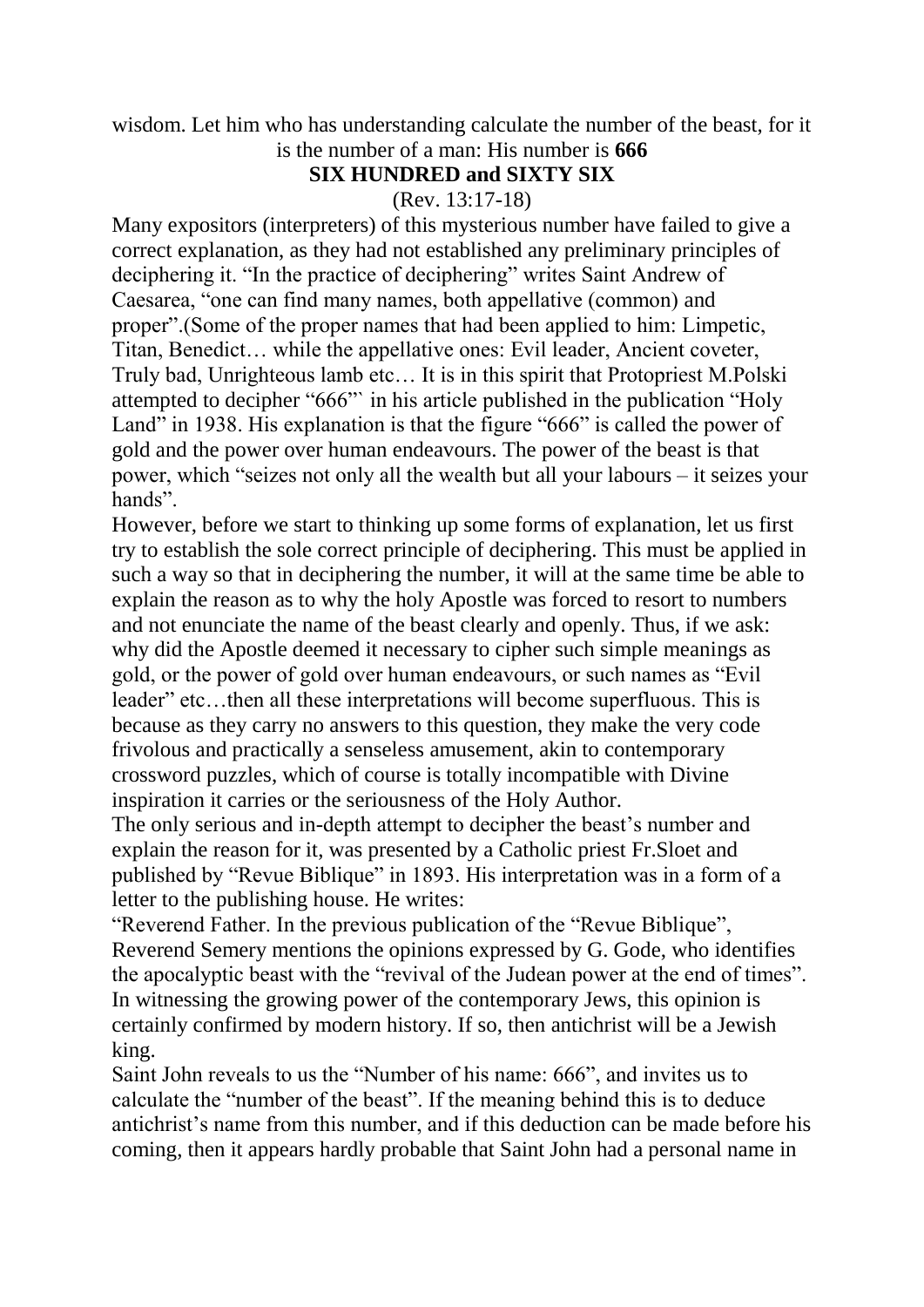mind; and if we were to apply personal names to him, we would reach a completely haphazard conclusion.

This interpretation of the beast's number also explains the practical necessity for adopting a code for him. After all, if the Saint decided to write openly that the beast or antichrist will be king of Israel, who was awaited so passionately by the Jewish people, and who in conformity with the interpretations of their teachers, before anything else – free the Jews from the Roman yoke, and then conquer all the nations to form one universal state, then such a declaration would have had a character of a strictly religious warning, but would have been perceived by the Jews as an anti-patriotic statement, evoking an explosive indignation against the author. Apart from that, an open declaration of the coming of Israel's king – irrespective of his characteristics – may have been taken by the Jews as political betrayal, because they have been carefully concealing their designs for their own king while endeavouring to convince the Romans that they have no desire to have anyone other than the Roman Caesar.

 *The Third Period* and the final activities of antichrist will commence with him seizing power over the whole world. This will be assisted greatly by the ruinous state of the world and the severe destruction of peoples from a world war. The majority of people will see that the only guarantee left against future wars and the future peaceful flourishing of mankind, is the concentration of power in the hands of all those that glorify antichrist.

The Word of God describes antichrist's actual emergence as the world leader in the following manner: "ten kings that shall arise" (Dan.7:24) on a devastated and decimated earth, after the war. Seven of them will be "of one mind" with antichrist: "they will give their power and authority to the beast" (Rev. 17:13). The other three will defend their independence: antichrist will have to subjugate them with force (Dan. 7:8, 20, 24). As Lactantsi wrote: "When people will increase their armed forces excessively at the expense of arable farming – which is the beginning of ruin and defeat – they will ravage, consume and exhaust what they have. Then a mighty force will suddenly arise against them from a northern country. He will destroy the three of them, while the others will conclude an alliance with him, making him the leader over everyone". According to Saint John the Goldentongue, the three kings that antichrist will "subdue" will be: Egyptian, Libyan and Abyssinian.

After his victory over the three powers and thereby elimination of any impediments on his way to world domination, Revelations depicts him in the shape of a red beast having 10 horns (i.e. having subordinated the 10 nations) and 7 heads (i.e. those leaders that have voluntarily accepted him and are fully empowered to rule their countries). "And I saw a beast rising up out of the sea, having seven heads and ten horns, and on his horns ten crowns". (Rev.13:1). Revelations speaks of antichrist's world political power: "And authority was given him over every tribe, tongue and nation" (13:7). While, ordinary human force and material means will play an important part in antichrist's process of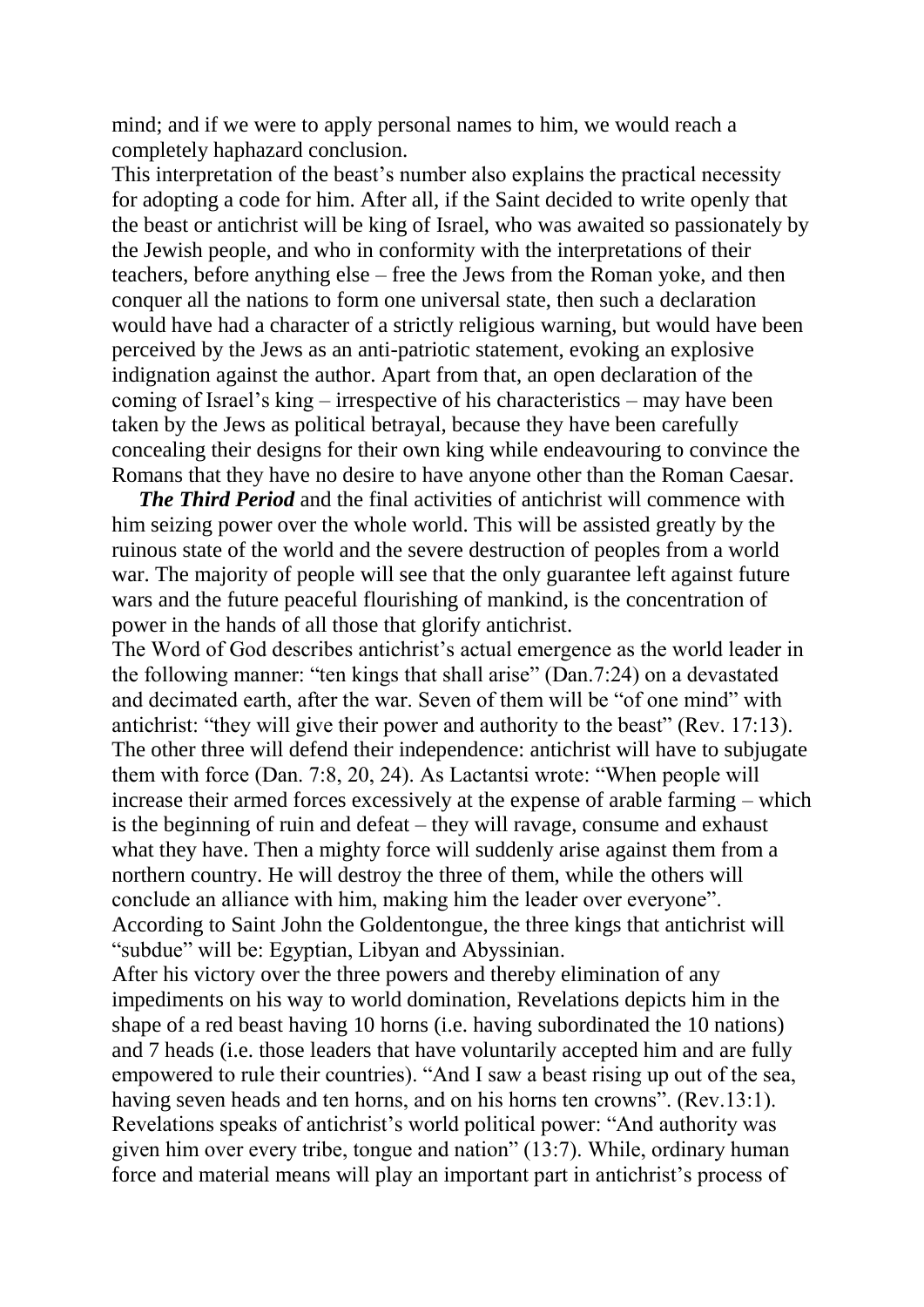seizing world power, the major source of his success will not lie with them. "And his power shall be mighty, but not by his own power" (Dan. 8:24). He will receive his authority and power from satan: "The dragon gave him his power, his throne, and great authority" (Rev. 13:2). It is only because of the satan's continuous assistance that can explain antichrist's extraordinary success and rapid seizure of total power over the world, as well as his exceptional supremacy, which no human power and authority will be able to interfere or resist. As Professor Belyaev writes: "Antichrist will function with the power of the devil and miracles, and this power is very mighty…". Apart from this, "he will have many helpers" and also "with speedy paths of communication and methods of information, it would be possible to produce an instant upheaval throughout the whole world".

The general acknowledgement of antichrist will be associated with the universal acceptance of him as the *sole head of all religions*. In his work "Three Conversations", Vladimir Soloviev presents a supposition that upon securing power, antichrist will convene an Ecumenical Council, made up of representatives of all religions. He would then propose at the gathering (in Jerusalem) for everybody to unite into one flock under one shepherd. His main attention will be focused on Christians of all denominations, to whom he will offer various benefactions for having proclaimed him their pastor. Saint Ephraim writes: "He will trumpet about himself just as his predecessors touted him: he will call himself preacher and restorer of true gnosiology (knowledge of God). The unschooled Christianity will see in him a true representative and champion of the true religion, and will join him. He will promote himself as the promised Messiah. Upon meeting him, the neophytes of earthly wisdom will extol him. Seeing his glory, power, genius abilities, the broadest development of earthly facets, they will proclaim him a god and become his fellow-workers". Incidentally, it's very important to note that all the Holy Fathers regard the major reason for the people's rapid and incautious enthusiasm for antichrist, was the absence of spiritual sense because they were fully immersed in a corporeal state. A spiritual sense can only be acquired and developed under the conditions of a correct spiritual lifestyle, imparted by the **true** Orthodox Church. Then, at that given moment, such people will find themselves in full spiritual armour and will be able to discern all of antichrist's deceptions and plots. However, they will be only Orthodox Christians – **and even not all but just a small number of them, who will be leading spiritual lives according to the Church's set of laws.** Heretics or pseudo-believers, who either have no spiritual practices in their lives, or practice them incorrectly or in a distorted form, will unavoidably become victims to antichrist's delusion. Antichrist will very subtly substitute the creed of God-man with a cult of Mangod, and will demand people worship him as a god. In the Holy Gospel, he is portrayed as the "son of perdition who opposes and exalts himself above all that is called God" (2 Thess. 2:3-4), as "speaking great things and blasphemies"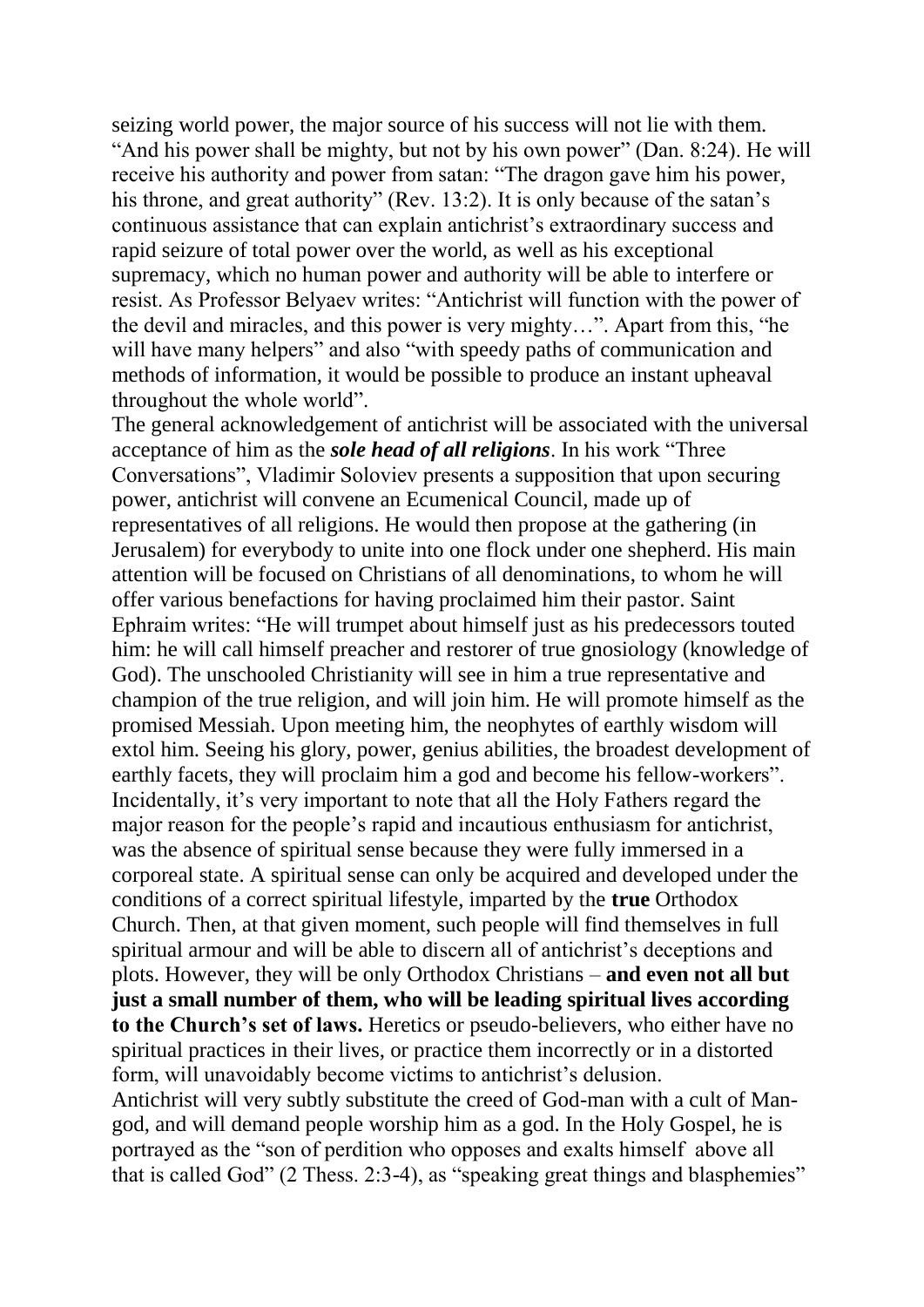and "to blaspheme His name, His tabernacle, and those who dwell in the heaven" (Rev. 13:5-6).

According to Apostle Paul's predictions, antichrist will make himself god " so that he sits as God in the temple of God, showing himself that he is God" (2 Thess. 2:4). In the words of Prof.Belyaev, undoubtedly "antichrist will not have the time, the inclination or the opportunities to sit in the temple. He will only do this on especially ceremonial and important occasions, like when he announces himself as king of the world and god. In any case, there is no need for him to be in the temple constantly. Having sat on the throne once to declare himself as god, he will make a sign and issue an order that his image (statue or icon), be placed in all temples – Christian and otherwise – so that all the people may worship him as an image of god. And indeed, services to antichrist will begin in all the churches".

This defilement of the sanctity of the Christian church and Christian faith is foretold in veiled terms through "the abomination that maketh desolate set up" in the holy place:

- a) … "and he shall confirm the covenant with many for one week: and in the midst of the week (after 3.5 years of the second period and the beginning of the third, which will be the last 3.5 years of antichrist's activities) he shall cause the sacrifice and the oblation to cease, and for the overspreading of abominations he shall make it desolate, even until the consummation, and that determined shall be poured upon the desolate" (Dan. 9:27).
- b) … "and arms shall stand on his part, and they shall pollute the sanctuary of strength, and shall take away the daily sacrifice, and they shall place the abomination that maketh desolate" (Dan. 11:31).
- c) … "and from the time that the daily sacrifice shall be taken away, and the abomination that maketh desolate set up, there shall be a thousand two hundred and ninety days" (Dan. 12;11).

In these prophetic perspectives, there is a simultaneous depiction of three events. Although these events are separated by whole centuries, they do have a deep inner affinity between themselves. In reality, the first two events foreshadow the forthcoming third one - to which the prophesy mainly applies.

a) The First event – is the persecution of the faith by the  $4<sup>th</sup>$  Syrian king Antiochus Epiphan. He ascended the throne after the death of his brother Seleucus 1V, during the Seleucid era, 176 years before the birth of Christ. His horrific reign and cruel persecution of the faith is mentioned in the two Books of Maccabees: "He arrogantly entered the sanctuary… and ordered that in his kingdom, everyone will be one people, and that everybody should give up their laws""… and "denounced the Sabbath and Feast days, and defiled the sanctuary and the Saints"… "And if someone doesn't carry out the king's directive, let him be put to death"… "arranged an abomination on the altar making it desolate"… "and the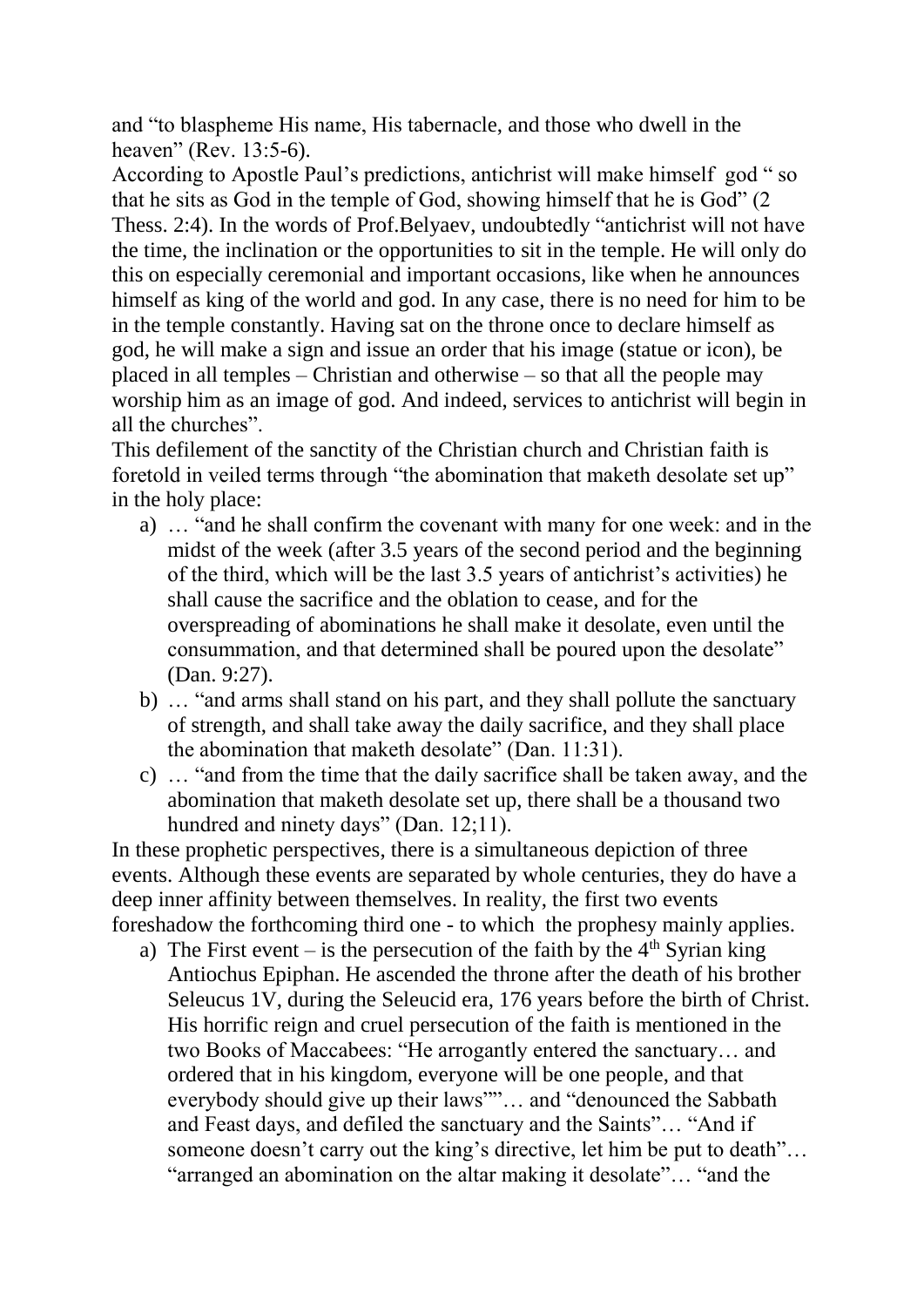books of the Law that they found, they tore them apart or burned them. Those who kept the Law, were put to death by the king's directive... women who had their children circumcised were killed and their infants were hanged by the neck, while their houses plundered… temples were filled with whoremongering and licentiousness from the heathens". To Christian theologians, Antiochus Epiphan is acknowledged as the most graphic representation of the approaching antichrist.

b) The Second event – is the destruction of Jerusalem and defilement of the Temple by the Roman soldiers in the year 70 after Christ's Birth. "If Daniel's prophecy related only to Antiochus, then Jesus Christ's reiteration of the Prophet's 'abomination of desolation' (Mat. 24:15-21; Luke 21:20-24) would not have been said about an event that was to happen in the future, because the era of Antiochus Epiphan had long gone" (Prof. Belayev "About godlessness and Antichrist").

This event was recorded by the Jewish historian Joseph Flavius. He noted that in crushing the Jewish uprising, the Romans destroyed Jerusalem and "brought in their emblems into the altar, and placed them facing the Eastern Gates; they then brought triumphant (heathen) sacrifices before them and with loud shouts, pronounced Titus as dictator. Thus, became the 'abomination of desolation' in the city and the altar of the city… in the Temple of Jerusalem. Now, sacrificial offerings to heathen gods had been brought by heathen hands into the Temple; from this time on, prayers in it to the true God ceased forever" (Prof. Belayev).

c) However, the prophecy of "abomination of desolation" could pertain only partly to the destruction of Jerusalem 70AD. It mainly has in mind another approaching epoch, "when all the temples around the world will be defiled and simultaneously, the 'abomination of desolation' of the New Zion – Christ's Church – will occur throughout the world. This will happen before the end of the world – during antichrist" (Prof. Belayev). Blessed Jerome attributes all of Daniel's prophesies on "abomination of desolation" to antichrist, and only some of his characteristics to Antiochus.

In the not totally understood narrative on "abomination of desolation", the word "overspreading" appears (Dan. 9:27). A clever attempt at its interpretation was made by the renowned compiler of the Jewish grammar and Jewish –German lexicon – Gezen, who translated it with explanations. He interprets Daniel's utterances in the following manner: "And for the overspreading of abomination - despoiler". He explains his interpretation thus: "The enemy of the Church i.e. antichrist, is presented here as being carried on the wings of abominable idol, akin to the presentation of Jehovah being carried on the wings of cherubs". It's quite possible that antichrist will be transported from place to place on a winged idol, similar to a chariot or throne. It will also not be incredible if antichrist will fly through the air on a winged idol – a specially built aeroplane, in the shape of an abominable winged idol. While not applicable to this specific narration, the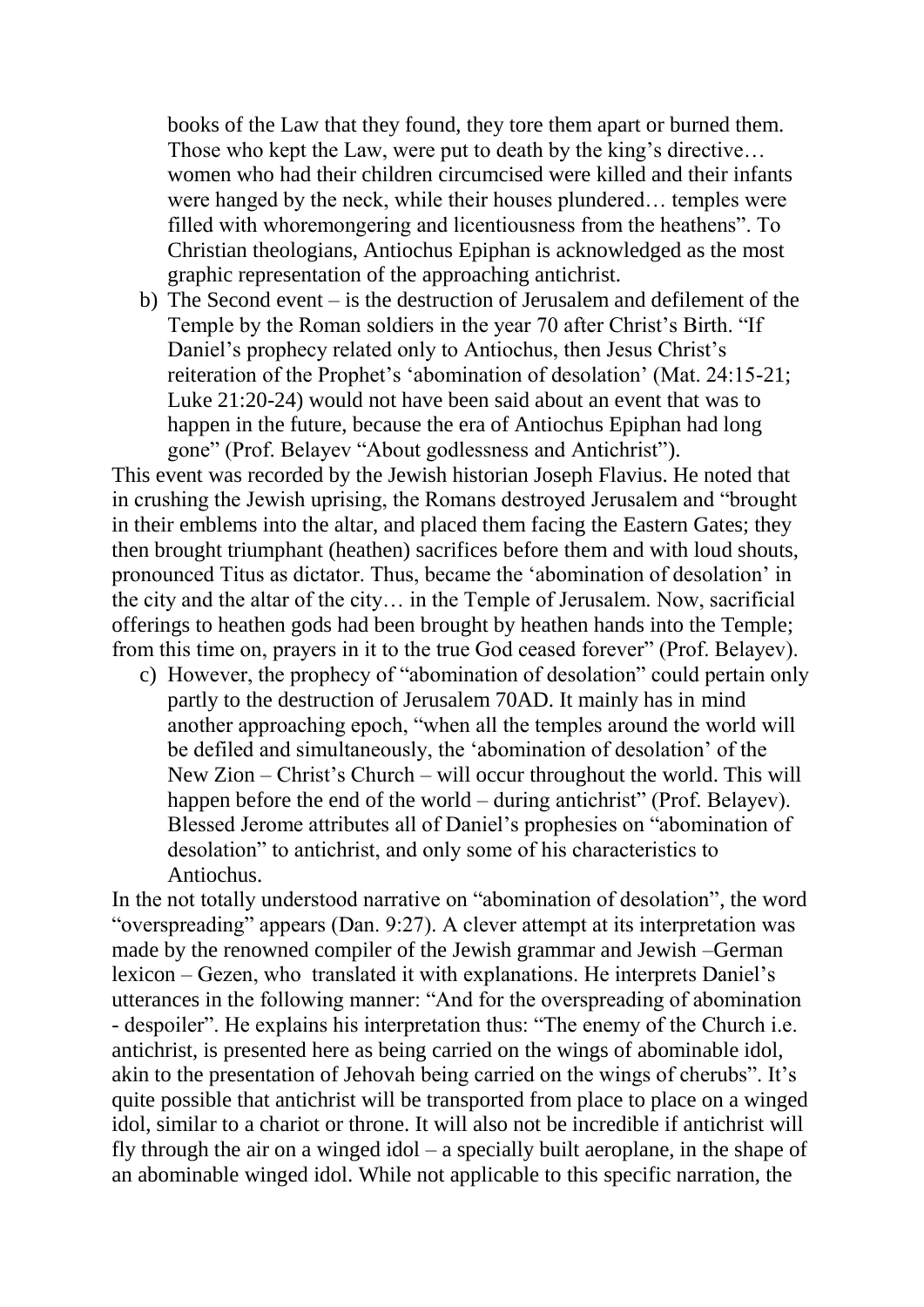last supposition was expressed many centuries before by Saint Ephraim of Syria.

In launching his world domination, antichrist will catch all humanity into satanic bondage with the aid of the same methods that satan used in tempting the Lord Himself.

**1)** Satan's first temptation was expressed in his offer to the Lord to change stones into bread (Mat.4:3). At first glance this may seem "fully in accord with the ultimate aims of the Son of God's ministry", because what could there be against " the wilderness blooming like the fields", so that hunger, poverty, wants and all painful labours through the sweat on the face in securing bread (which appeared as a result of the first curse of the ground as punishment for man's sin (Genesis 3:17-19), finally ending? However, the entire sin and cunning of this proposal consisted of it being offered as the beginning instead of as the conclusion i.e. to invite full material abundance in the visible world, and not in the capacity as the result and expression of the inner domain of truth" (Trench). The improvement – solely in the standard of living without an inductive moral improvement of the people themselves, would appear as a triumph of evil. This is because a satiated wellbeing would consolidate the hopeless corporeal condition of the participant, paralyzing any chance of moral rectification and spiritual improvement. Consequently, Christ answered satan: "Man shall not live by bread alone, but by every word that proceeds from the mouth of God (Mat. 4:4). In this response, the Lord doesn't ignore the physical needs of man but places them on a secondary level after spiritual needs. The Gospel only censures the efforts to gratify the flesh with total oblivion of God – censures the purpose to make people materially happier while not making them morally improved. The Lord warns us: "But take heed to yourselves, lest your hearts be weighed down with carousing, drunkenness, and cares of life" (Luke 21:34), because in the last instance, we lose our moral freedom, become slaves to our ugly desires and destroy our soul with eternal death.

It is this type of "spiritual" slavery that the contemporary revolutionary world leaders are leading the people – "New World Order". Their teachings and calls are clothed in lofty words about equality and brotherhood, but in reality they are attempting to entice people toward establishing material wellbeing only by leading them away from every noble – moral and religious – aspiration. When material welfare becomes the sole value in a person's life, he will undoubtedly become a slave to the provider of its source. Purely materialistic upbringing of people will provide antichrist with unlimited power, because all material sources will be under his full control. He will only distribute this largesse generously to his followers and agents. And a person, untrained in abstention and lacking in spiritual and ethical stoicism, will be forced to submit to his will: "He causes all, both small and great, rich and poor, free and slave, to receive a mark on their right hand or on their foreheads, and that no one may buy and sell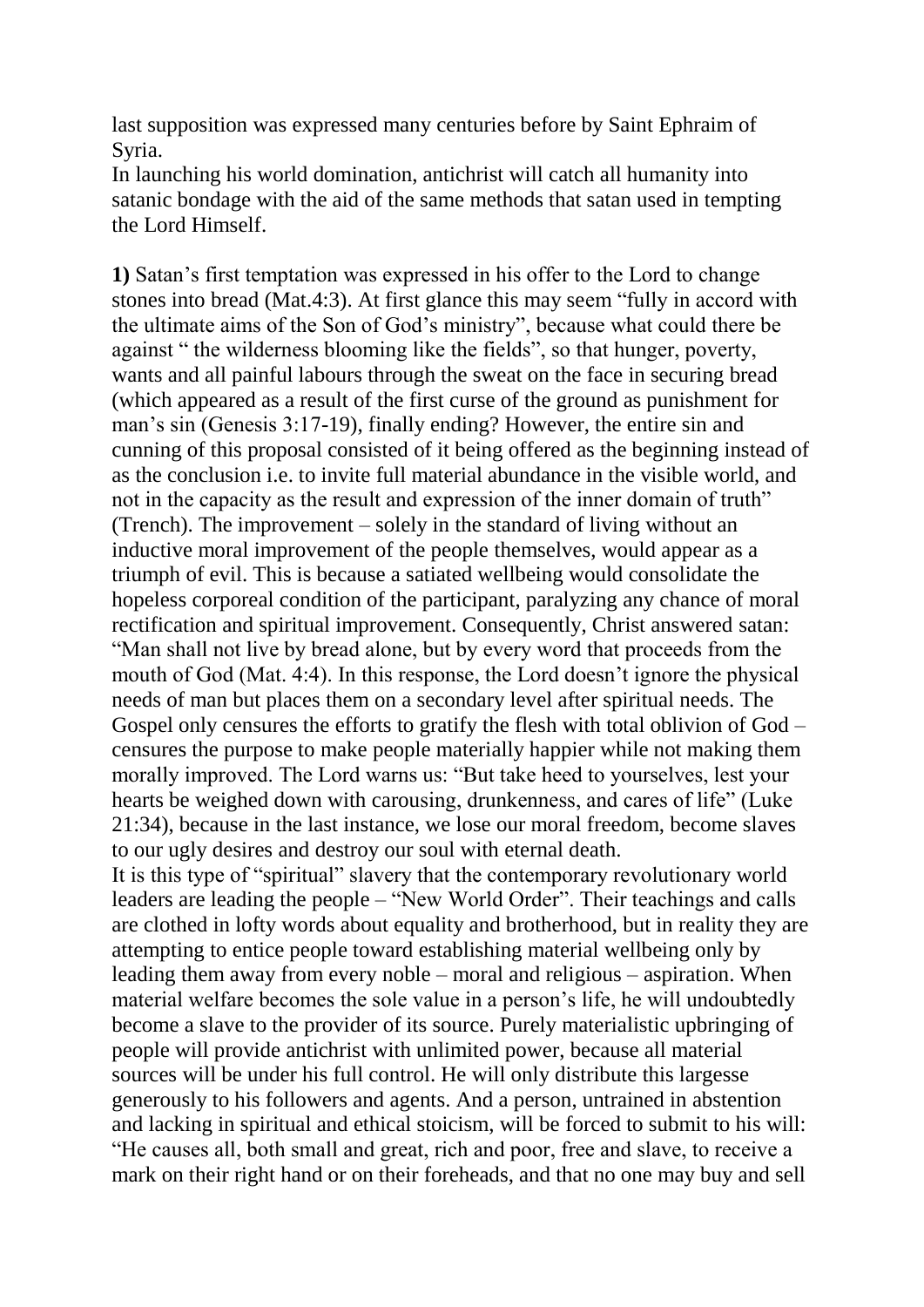except one who has the mark or the name of the beast, or the number of his name" (Rev. 13:16-17).

**2)** Satan's second temptation manifested itself when he took Christ into the holy city and set Him on the pinnacle of the temple, and said: "If You are the Son of God, throw yourself down. For it is written: 'He shall give His angels charge over You, in their hands they shall bear You up, Lest you dash Your foot against a stone'" (Mat. 4:5-6). The interpretation of the devil's offer is this: throw Yourself down and have a multitude of Angels surround and carry You before the astonished people, so that upon witnessing this sign they will immediately acknowledge You as the Son of God. This temptation by the devil, under the specious concern about arousing the people's faith in the Divine worthiness of the Saviour, was in fact nothing but a complete rejection of Christ's Cross – rejection of Redemption. This was a proposal for Christ to become a leader, to allure the people with an empty effect that didn't require any moral deeds and selflessness.

Similar demands for signs from the Lord were heard on a number of occasions from the Pharisees: "Then the Pharisees came out and began to dispute with Him, seeking from Him a sign from heaven" (Mark 8:11). A desire to see signs was also voiced by the people. Thus, after the miraculous multiplication of 5 breads and the satiation of the gathered multitude of 5000 people (not counting women and children), the witnesses who partook of this phenomenal meal were saying to the Lord: "What sign will You perform then, that we may see it and believe You? What work will You do? Our fathers ate the manna in the desert" (John 6:30-31). It wasn't sufficient for them to see the miraculous increase of breads in our Saviour's hands: it occurred in silence, with holy humility, which permeated all of God-man's behaviour. What they needed was a spectacle – they needed an effect. They needed the heavens to become covered with empty clouds, so that thunder would rumble and lightning flashed – so that the breads fell from thin air" (Bishop Ignatius Branchaninov).

The demand from the Son of God for this type of sign was a grave sin, as it emanated from human intellect that rejected any type of elevated spiritual purpose for the sake of outward effect. Upon hearing this insolent and blasphemous demand for a sign, the Lord sighed deeply and said: ""Why does this generation seek a sign? Assuredly, I say to you, no sign shall be given this generation" (Mark 8: 12-13). This demand for a sign from heaven was a demand for a sign that is characteristic of satan's miracles. Signs from heaven couldn't have any special authenticity, because why would only they be regarded as testimony that they are from God? From the Word of God, it appears as the opposite, because it narrates that through the devils actions, fire rained down from heaven and incinerated the sheep and servants of righteous Job (Job 1:16). Apparently, this fire originated in the air, just like lightning does. Simon the sorcerer used satan's power to amaze unseeing people with his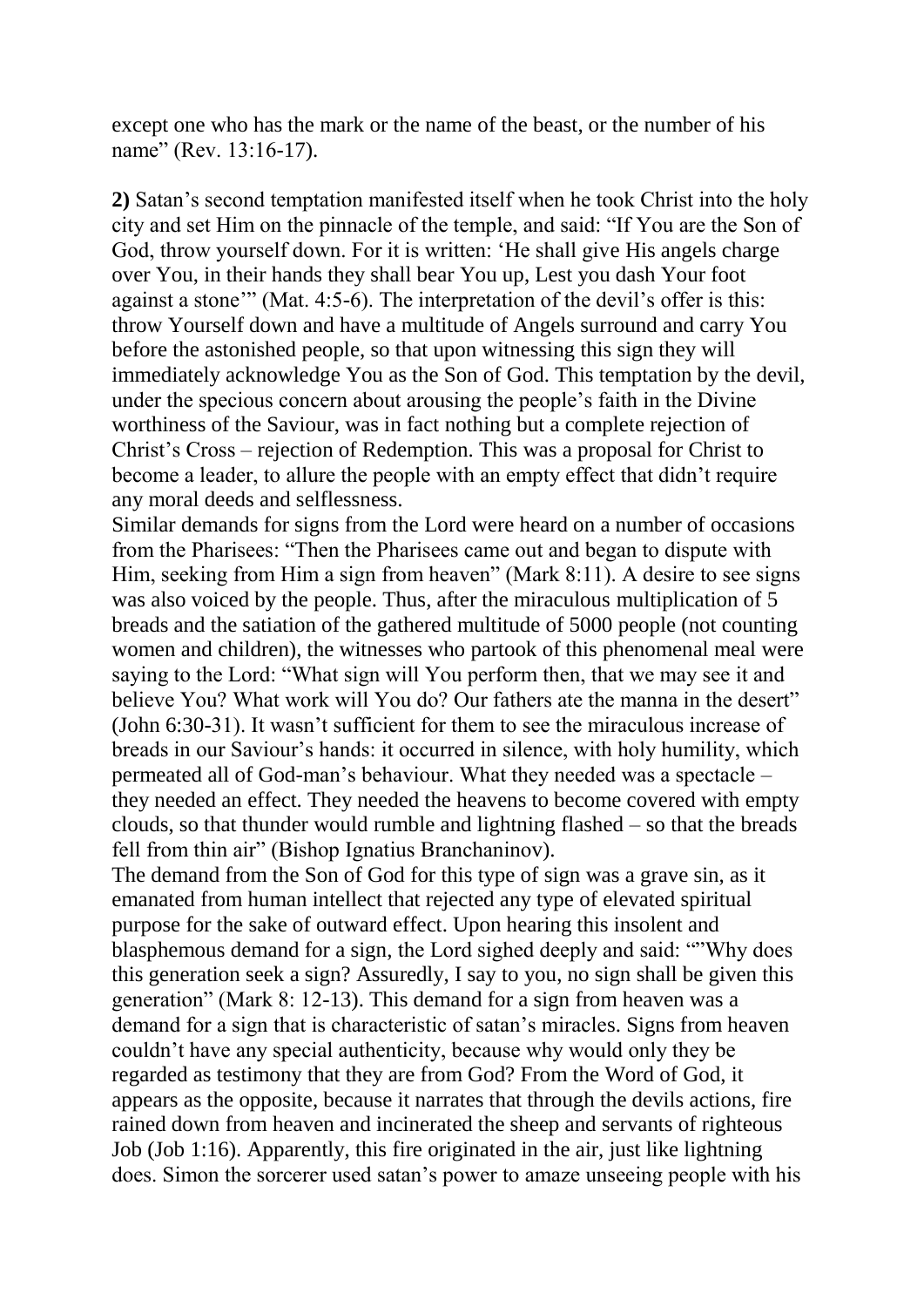miracles, who viewed it as the might of God (Acts 8:10). Simon especially brought utter amazement to a multitude of heathen Romans, when in declaring himself god and announcing that his intention was to ascend into the heavens, suddenly began to rise into the air: this is chronicled by Blessed Simeon Mataphras, who had taken citations of witness about this from the most ancient of Christian writers. Pinetti, who lived at the end of the  $18<sup>th</sup>$  century, also performed similar miracles. Others have performed and continue to perform these signs (Bhp. Ignatius).

Those miracles that Christ refused to perform, will be done by antichrist: he will give signs from heaven i.e. signs in the air, which is satan's chief domain (Saint Ephraim of Syria). Saint John the Theologian writes that antichrist will carry out great works, "He performs great signs, so that he even makes fire come down from heaven on the earth in the sight of men" (Rev. 13:13). "The Gospel indicates that as satan's greatest sign, and the place of this sign – air. It will be a magnificent and frightening spectacle. More than on anything else, it will act on the sense of sight, enthralling and deceiving it" (Bhp. Ignatius).

Saint Simeon the new Theologian warns that " Look at the sky very rarely for fear of the cunning spirits in the sky, for which they are called aerial spirits as they produce many and different enticements in the air". Apostle Paul calls satan "the prince of the power of the air" (Ephes. 2:2). Those beguiled by the demons' signs and heed them, are in danger of inevitable downfall. "All of the demons' signs have such attributes, that even a negligible interest to them will be dangerous: from such a single attention, permitted even without any empathy to the appearance, may implant the most harmful impression, which would subject the person to acute temptations" (Bhp. Ignatius). Antichrist's signs, performed by satan's power, will produce irresistible effect on the viewer. "People will not comprehend that his miracles have no noble or judicious goal; no definitive meaning; they are devoid of truth and are filled with lies; that they are – monstrous, all-evil, totally heinous, abounding in theatrics, increasing in power to amaze, bring into puzzlement and self-obliviousness, to beguile, dupe, and to entice through the allure of an extravagant, empty and senseless effect" (Bhp.Ignatius).

Because of the people's blindness and triumph of their worldly intellect, in witnessing these miracles they will immediately accept satan's actions as being great manifestation of God's power, and accept antichrist as god. "Antichrist will bring about fear through thunder and his wonder of miracles; he will gratify their reckless curiosity and gross ignorance; satisfy their vanity, human pride, earthly wisdom, superstition and bring human learning into confusion. Every person, governed by the force of their fallen nature and alienated from God's controlling light, will be carried away in their subjugation to the seducer" (Bhp.Ignatius).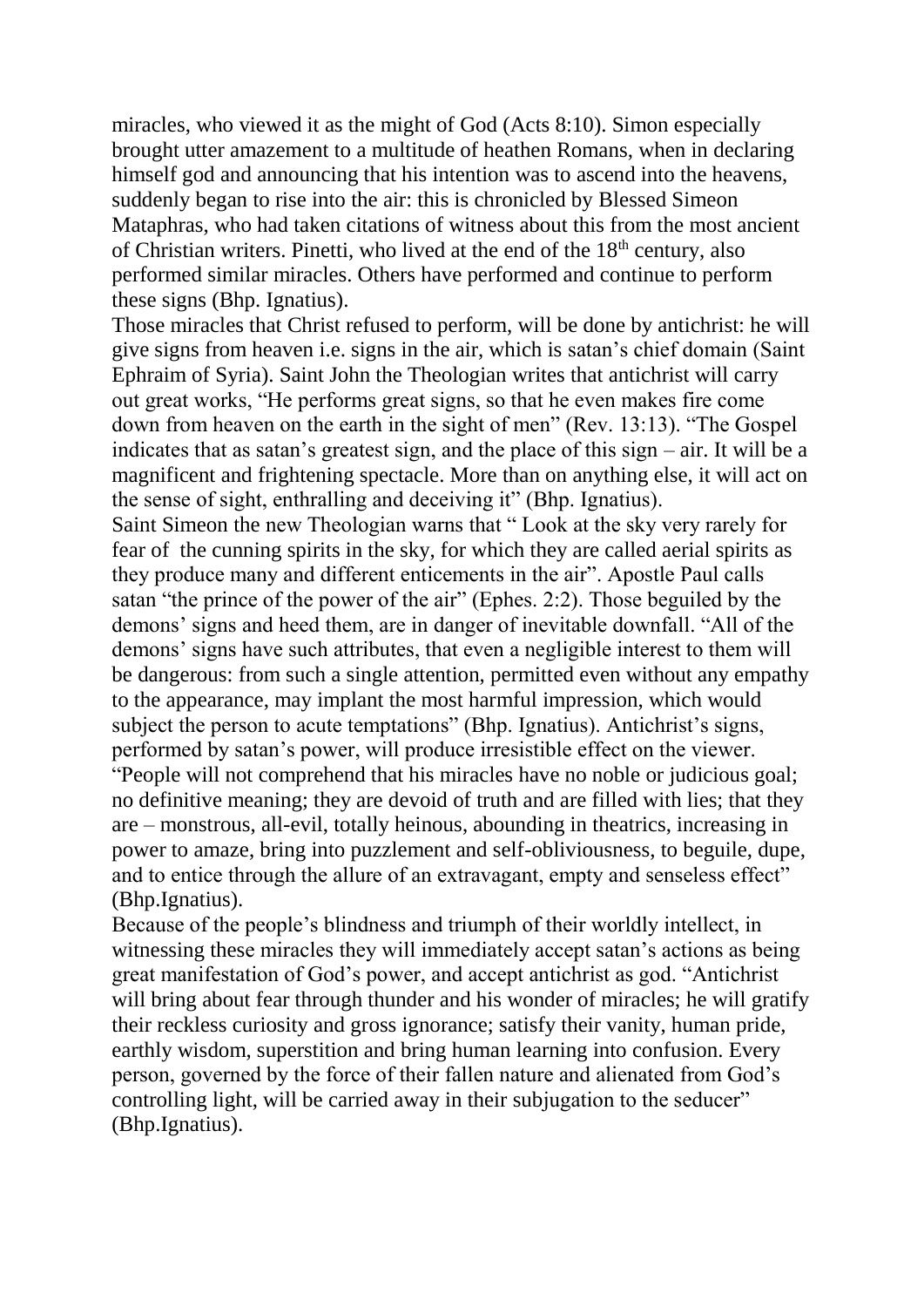3) Satan's third temptation consisted of having taken Christ atop a high mountain; he showed Him all the kingdoms and their glory and said: "All these things I will give You if You will fall down and worship me" (Mat. 4:8-9). Satan's dominion over earthly kingdoms has been affirmed on a number of occasions by Christ Himself. The Lord Himself refers to satan as the "prince of this world", while Saint John the Theologian writes in Revelations that satan gives he who serves him: "his power, his throne, and great authority" (8:2). Whereas the Lord Jesus Christ came to affirm His authority on a voluntary moral deed and a son's obedience to a Father, Satan's power is consolidated on deception, seduction and coercion. And what Christ had rejected, antichrist will realize in full measure. As he himself will receive his total power over the world from satan for his total submission to him, Antichrist will also reward others with this power according to the extent of their obedience and service to satan's will.

Having achieved world domination, he will change his behaviour sharply. Instead of a hypocritical and cautious attitude toward people; instead of a theatrical goodwill toward his opponents, he will openly emerge as a merciless persecutor of all those Christians who had refused to bow to him as God. Then, "It was granted to him to make war with the saints and to overcome them) (Rev. 13 6-7) and he will "wear out the saints of the most High, and think to change times and laws" (Dan. 7:25). Open Christian church services will cease. "Antichrist and his followers" writes Prof. Belyaev, "will commence to destroy books of the Holy Gospel; will oppress and torture preachers of God's Word and those who perform Christian Services; will watch so the Eucharist is not, and the Eucharist anywhere. Despite this, the preaching of God's Word will not be silenced, and the Services will not cease, and the Eucharist will be performed. However, this will take place, but **only in secret places, akin to the first Christian era".** 

Antichrist will have an active helper in persecuting Christians and enforcing their worship of him like a god. By his cruelty and mercilessness, this assistant antichrist is named the "second beast" in the Gospel. As Saint John writes: "Then I saw another beast coming up out of the earth, and he had two horns like a lamb and spoke like a dragon. And he exercises all the authority of the first beast in his presence, and causes the earth and those who dwell in it to worship the first beast… and he deceives those who dwell on the earth by those signs which he was granted to do in the sight of the beast, telling those… to make an image to the beast… he was granted power to give breath to the image of the beast, that the image of the beast should both speak and cause as many as would not worship the image of the beast to be killed" (Rev. 13:11-12, 14-15). "Frightening ordeals will befall God's saints: slyness, hypocrisy and miracles of the persecutors will intensify so as to beguile and seduce them. Refined, invented insidious methods of persecution and repression, and unlimited power of the torturer – all will place them in the most arduous situation; their small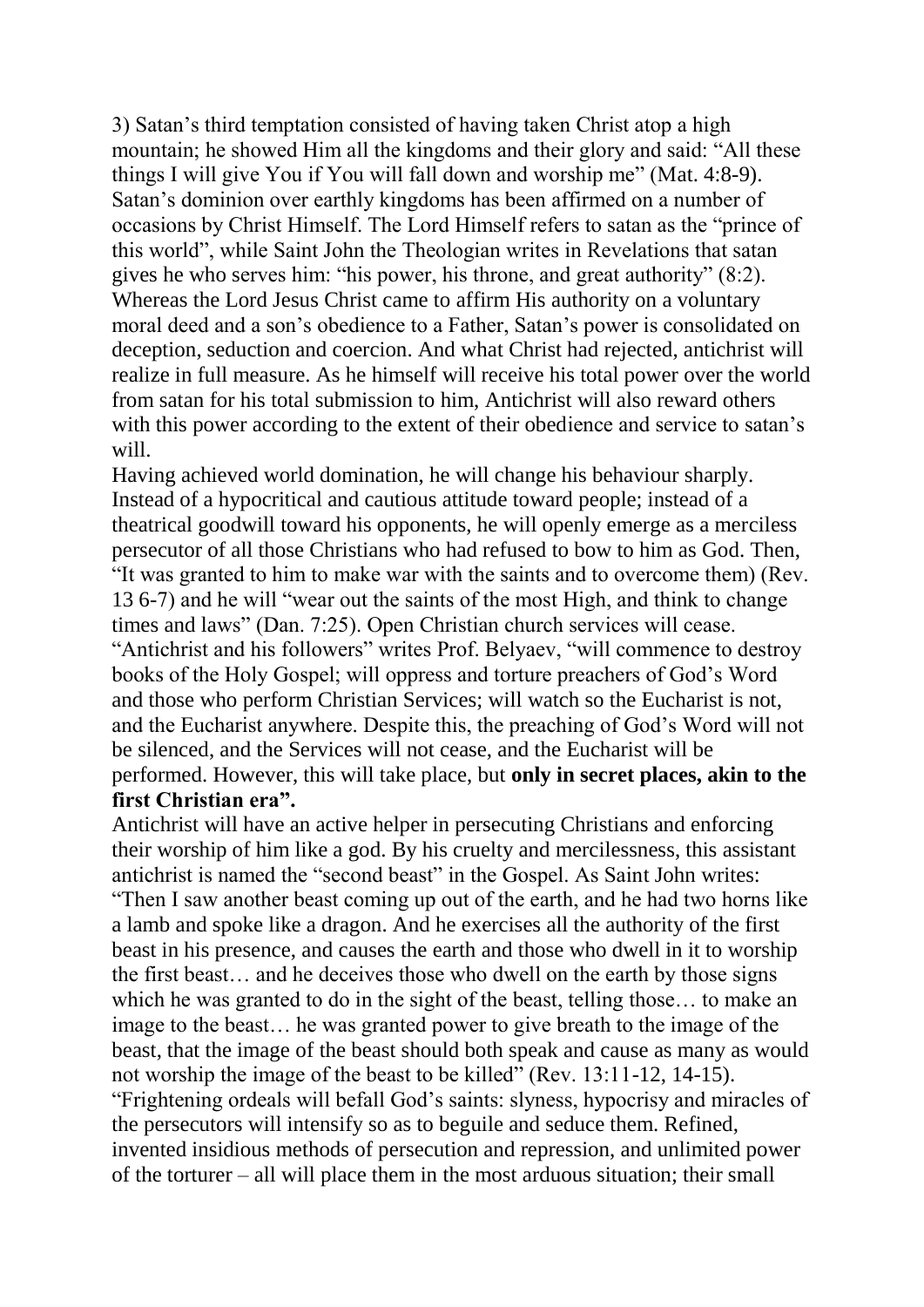number before all humanity will appear as being insignificant… general contempt, hatred, slander, oppression, violent death will be their lot". "Antichrist's opponents will be regarded as agitators, enemies of social order and will be subject to overt and covert persecution – subject to torture and execution" (Bishop Ignatius Branchaninov)

Antichrist's first victims will be his exposers – Saints Prophets Enoch and Elijah: "When they finish their testimony, the beast that ascends out of the bottomless pit will make war against them, overcome them and kill them. And their dead bodies will lie in the street of the great city which spiritually is called Sodom and Egypt, where also our Lord was crucified. Then those from the peoples, tribes, tongues and nations will see their dead bodies three-and-a-half days, and not allow their dead bodies to be put into graves. And those who dwell on the earth will rejoice over them, make merry, and send gifts to one another, because these two prophets tormented those who dwell on the earth. Now after the three-and-a-half days the breath of life from God entered them, and they stood on their feet, and great fear fell on those who saw them. And they heard a loud voice from heaven saying to them, 'Come up here.' And they ascended to heaven in a cloud, and their enemies saw them. In the same hour there was a great earthquake, and a tenth of the city fell. In the earthquake seven thousand people were killed, and the rest were afraid and gave glory to the God of heaven" (Rev, 11:7-13).

After the two Prophets are put to death, an astonishing event will occur, which can only be ascribed to the Prophets' sermons, their resurrection and ascension to heaven – the conversion to Christ of a substantial number of contemporary Judeans that were committed to antichrist. Saint Theophylactus has this to say about the phenomenon: "Elijah will come… like a forerunner of the Second Coming and return to Christ all the Jews that will be obedient, as though bringing back to their heritage all those that have fallen away from Him". The basis for these assertions can be found in the following prophetic words of the Holy Scripture:

- a) "Behold, I will send you Elijah the prophet before the coming of the great and dreadful day of the Lord. And he shall turn the heart of the fathers to the children, the heart of the children to their fathers, lest I come and smite the earth with a curse" (Mal. 4:5-6).
- b) "And it shall come to pass in that day, that the remnant of Israel, and such as are escaped of the house of Jacob, shall no more again stay upon him that smote them; but shall stay upon the Lord, the Holy One of Israel, in truth. The remnant shall return, even the remnant of Jacob, unto the mighty God" (Isaiah 10:20-21).
- c) "And I will pour upon the house of David, and upon the inhabitants of Jerusalem, the spirit of grace and of supplications: and they shall look upon me whom they have pierced, and they shall mourn for him, as one mourneth for his only son, and shall be in bitterness for him, as one that is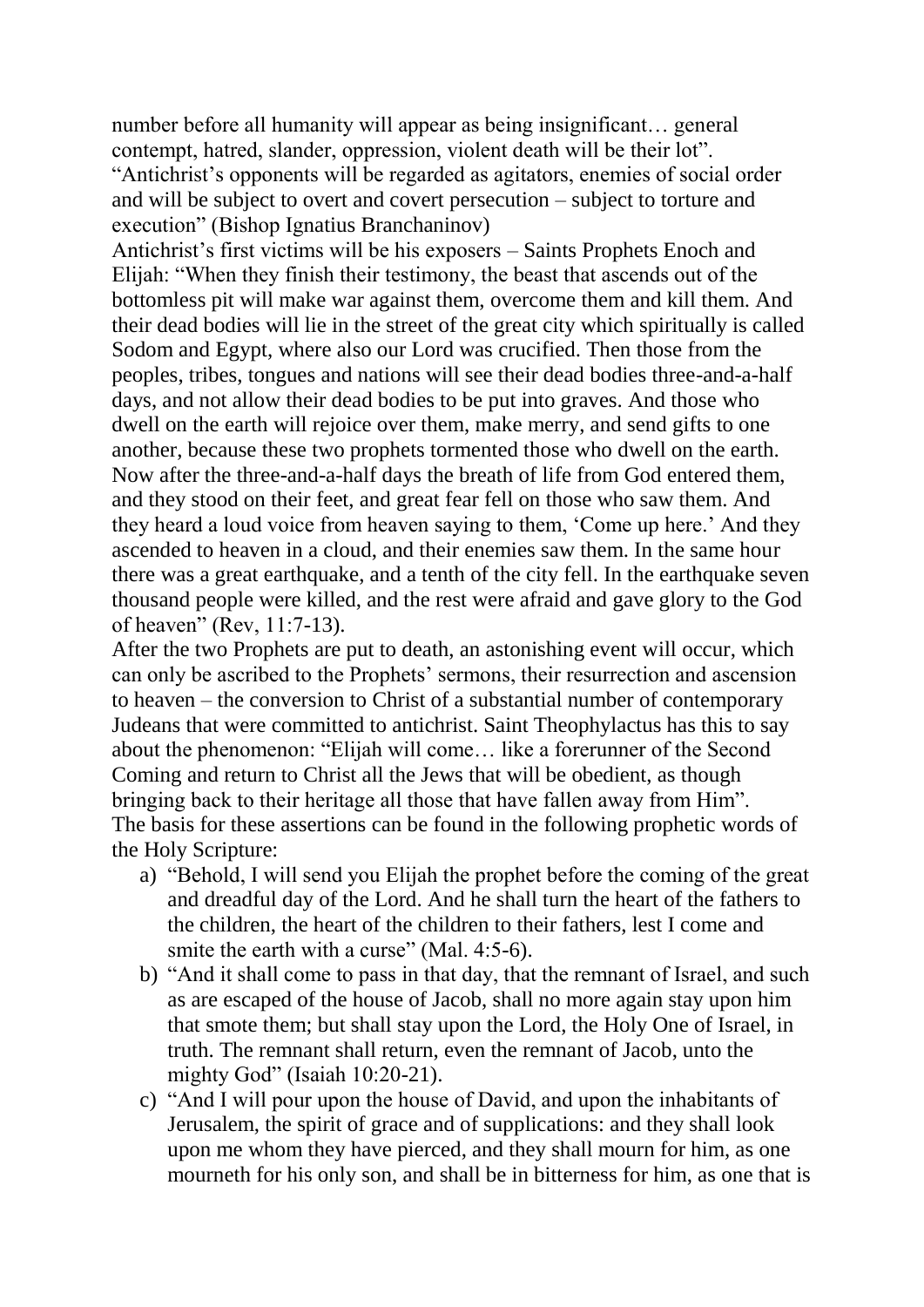in bitterness for his firstborn. In that day shall there be a great mourning in Jerusalem, as the mourning of Hadadrimmon in the valley of Megiddon" (Zach. 12:10-11).

d) "For if you were cut out of the olive tree which is wild by nature, and were grafted contrary to nature into a cultivated olive tree, how much more will these, who are natural branches, be grafted into their own olive tree? For I do not desire, brethren, that you should be ignorant of this mystery, lest you should be wise in your own opinion, that blindness in part has happened to Israel until the fullness of the Gentiles has come in" (Rom. 11:24-25).

In attempting to explain allegorically the prophesy concerning the appearance of Prophets Elijah and Enoch, Vladimir Soloviev had unwittingly made mistakes here, as well as in his explanation of the closely related appearance of the Prophets with the conversion of the remnants of Israel. In his opinion, the Jews realizing that the individual they have accepted as their Messiah was not circumcised, would become disappointed and accept Christianity. If this premise about antichrist's non-circumcision turned out to be correct, then it would have prompted the fanatical Jews to just walk away from him and await another more suitable candidate for the role of Messiah. But it couldn't have been the cause of their disenchantment in their religious-national ideology and then embracing the Christian faith. The Judeans had many unsuccessful pretenders to the Messianic throne, who headed rebellious movements against Rome. However, their subsequent disappointment in them didn't lead the Jews to believe in the genuineness of Christianity. Vladimir Soloviev's explanation must be seen as being unsuccessful. Only the Holy Gospel's testimony about the miraculous appearance of the Prophets Elijah and Enoch, about their sermons and condemnation of antichrist, about their martyrs' death and resurrection, can fully explain the miraculous conversion of Israel's remnants to Christ in antichrist's era.

This conversion of the Jews to Christ will elicit a potent anger against Christians. "For then there will be great tribulation" for them, "such as has not been since the beginning of the world until this time, no, nor ever shall be" (Mat. 24:15-21). "It was granted to him (antichrist) to make war with the saints (Christians) and to overcome them (Rev. 13:7).

Salvation for the small remainder of the faithful will be made possible because of antichrist's short-term reign. "And unless those days were shortened, no flesh would be saved; but for the elect's sake those days will be shortened" (Mat. 24:22).

Antichrist's world domination will continue for three and a half years. From the date of cessation of daily sacrifices (commencement of the 3<sup>rd</sup> period of antichrist's reign with the opening of his world monarchy) and the establishment of "abomination that maketh desolate", 1290 days will elapse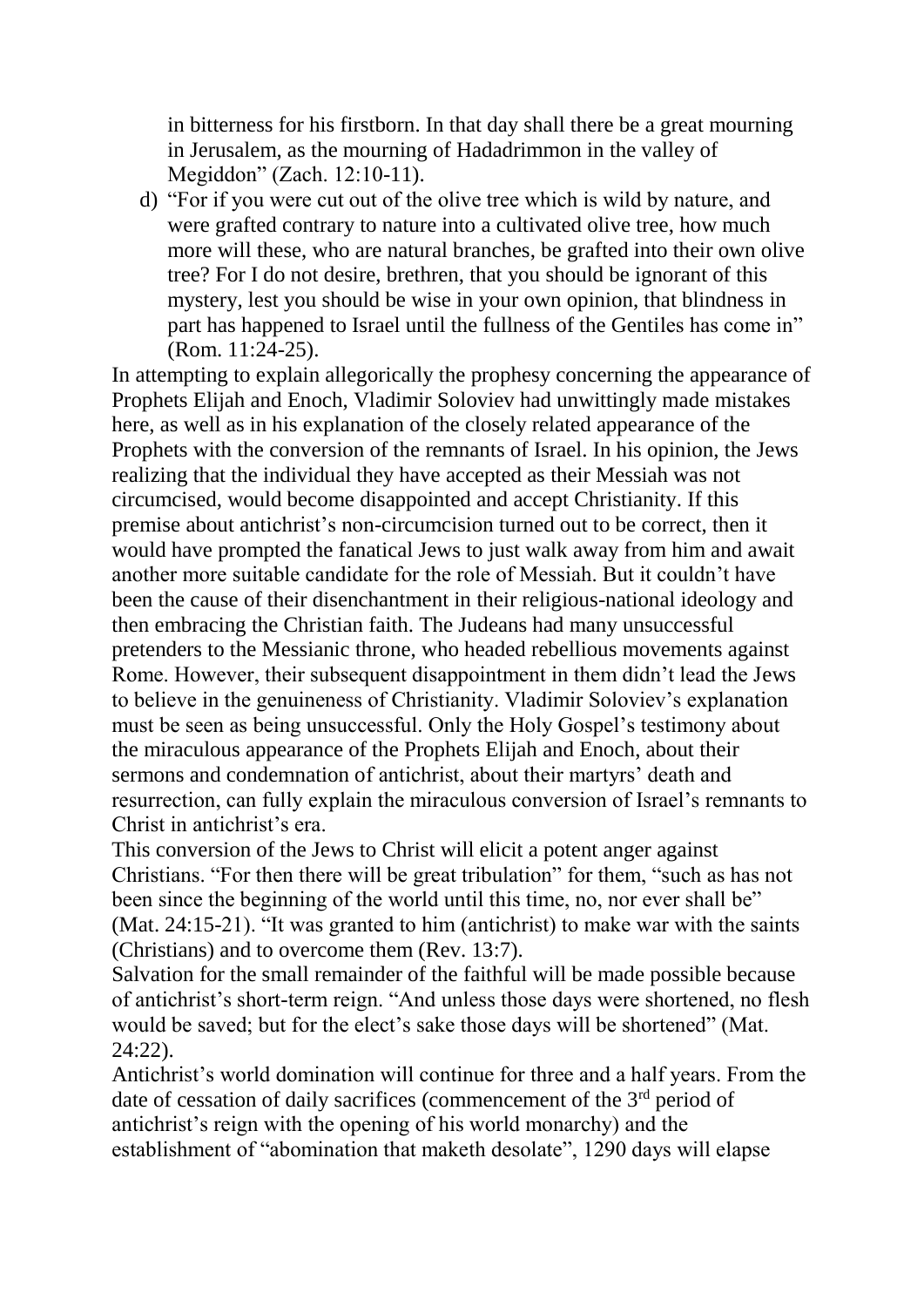(Dan, 127-11). Similar time-span of antichrist's reign is mentioned in Revelations: "and he was given authority to continue for 42 months" (13:5). No human power will be able to withstand antichrist. Only the Lord Himself will conquer him upon His Second Coming. Then the dread Judgment of the Lord will take place and the end of our world (Mat.24:30-31; 15:31-46; Rev. 20:11-15; 21:1-8). "Then the beast was captured, and with him the false prophet who worked signs in his presence, by which he deceived those who received the mark of the beast and those who worshipped his image. These two were cast alive into the lake of fire burning with brimstone. And the rest were killed with the sword which proceeded from the mouth of him who sat on a horse" (Rev. 19:20-21). "The devil, who deceived them, was cast into the lake of fire and brimstone where the beast and the false prophet are. And they will be tormented day and night forever and ever (Rev. 20:10).

The biggest tragedy of the era preceding antichrist's attainment of world domination will be the people's exceptional spiritual blindness. Spiritual mentality, i.e. a mind that can clearly see the light of Truth, will become a rare attribute. Being controlled by corporeal reasoning, humanity will not only fail to recognize in him their insidious enemy, but quite the opposite – acknowledge him as their benefactor. "Many will believe in him" said one blessed monk, "and will begin to glorify him as a strong god". "**Those who always have God within them… will see the truth with a pure faith, and will recognize him (antichrist).** Everybody that has spiritual eyes and mind from God – will treat the appearance of the torturer judiciously. Those whose minds are perpetually involved in physical matters and love the corporeal – will not comprehend this, as they are essentially devoted to earthly affairs. Not having the true faith, when they will hear the word (warning about antichrist), the speaker will be loathed by them" (George the Recluse and Saint Ephraim of Syria). The constant caution to us comes from Christ's words: "But take heed to yourselves, lest your hearts be weighed down with carousing, drunkenness, and cares of this life, and that Day come on you unexpectedly" (Luke 21:34). This is because excessive immersion in material interests and cares in life, promotes the development of earthly reasoning, which will always be opposed to God's teachings and revelations.

In order to accumulate spiritual intellect, first there must be obedience to the Wisdom of the Ecumenical Orthodox Church. Every personal interpretation has to be checked with the Word of God and Patristic teachings. "It's necessary, extremely necessary to pay attention to the Word of God and to the harmful events and attitudes of our times, which are being justified, and we will never go astray" (Bhp. Ignatius Branchaninov). "Do not cease – says Saint Ephraim of Syria – to experience the Holy Gospel, to ask your Mother Church: examine and probe as to the signs of the Bridegroom's coming. Do not cease to inquire until you find out precisely, do not cease to hasten for help to those that know it precisely". All the Holy Fathers recommend that the Holy Scripture be our